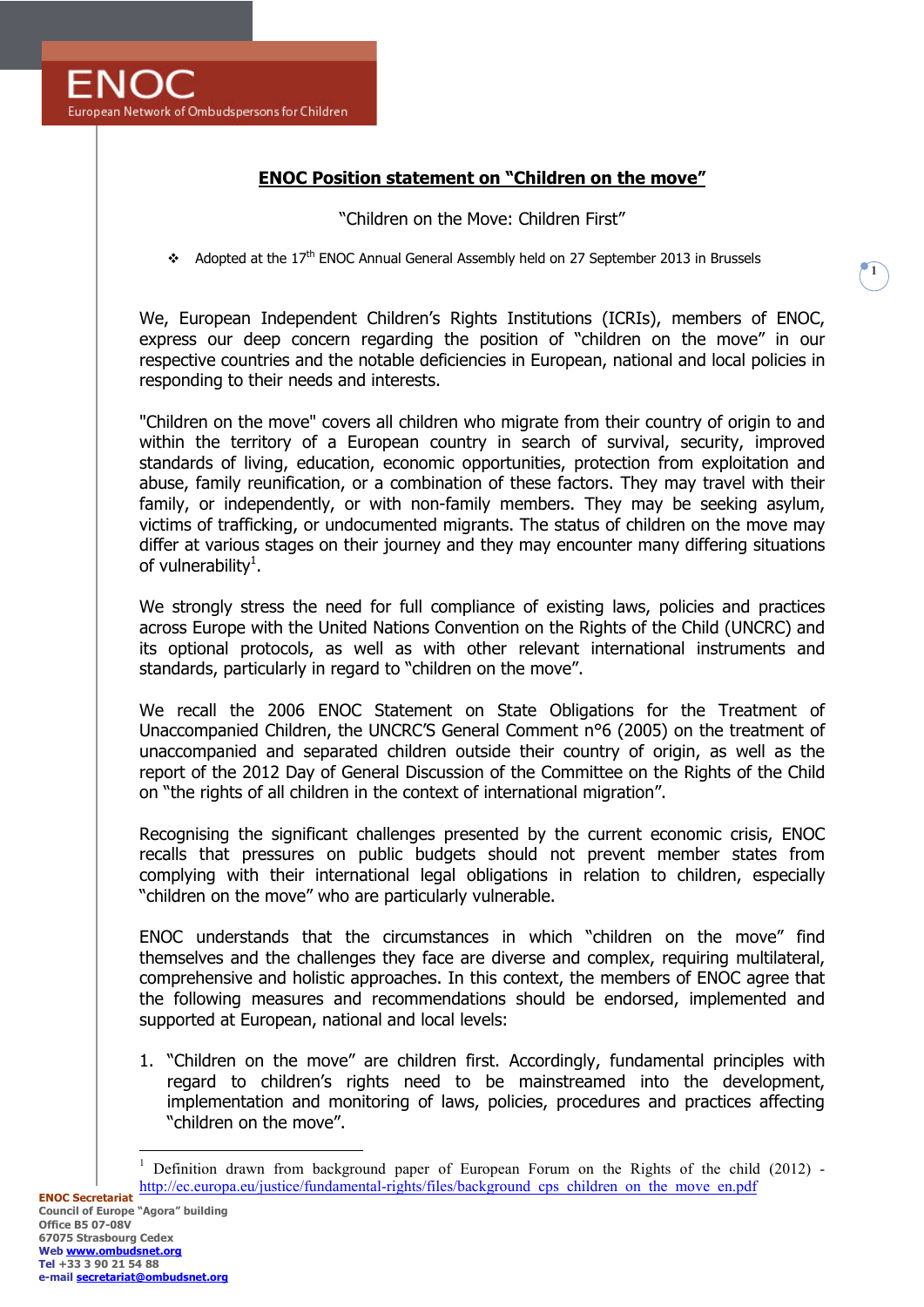The key principles in this regard as set out in the UNCRC are: children's right to nondiscrimination; children's right to have their best interests treated as a primary consideration in all actions and decisions affecting them; children's right to life, survival and development; and children's right to express their views freely in all matters affecting them and to have their views taken into account in accordance with their age and maturity.

**2**

In particular, the right of "children on the move" to express their views freely should be ensured in all relevant procedures and decision-making processes, and where needed, he/she should be assisted by an independent interpreter. These views should be given due weight in accordance with the child's age and maturity.

2. Appropriate child-friendly reception conditions should be ensured for all "children on the move", even in the case of intra-European migration. This is a necessary prerequisite for the realization and the protection of all the other rights of these children.

In particular, from their arrival, all children should be provided with specific and comprehensive information on their rights in language they can understand, as provided in international and national legislative provisions. They also should have access to education and health services on an equal basis to other children within the jurisdiction of the receiving State. Giving access to all of these rights is crucial for the integration of children in the receiving society.

Migration policies in relation to "children on the move" require a range of measures that go beyond border controls and action against irregular migration. States should find durable solutions which respect human rights and the rights of children, using holistic, personalised and flexible tools and respecting their best interests as determinated through formal processes.

- 3. Personnel dealing with "children on the move" (law enforcement authorities, judicial authorities, interviewers, interpreters, social and youth workers, health professionals, guardians, legal representatives, police officers and border guards, amongst others) should be properly trained to respect children's rights, understanding these children's particular communication and cultural needs and able to respond appropriately to signs of fear or distress.
- 4. Age assessment should be made in the child's best interest, with the primary aim to ensure that the child is granted the rights and protection he/she is entitled to. Age assessment should primarily take place on the basis of documentary evidence. When documentary evidence is not sufficient, and in cases of serious doubt about the age of the child, further examination may be conducted as a measure of last resort. It should be carried out as quickly as possible, in the presence of a guardian and processed by independent medical as well as social care experts. Until the age assessment is completed, each person claiming to be a child should be considered and treated as a child.

Age assessment should include a combination of physical, social and psychological maturity assessments. The techniques used should respect the child's culture, dignity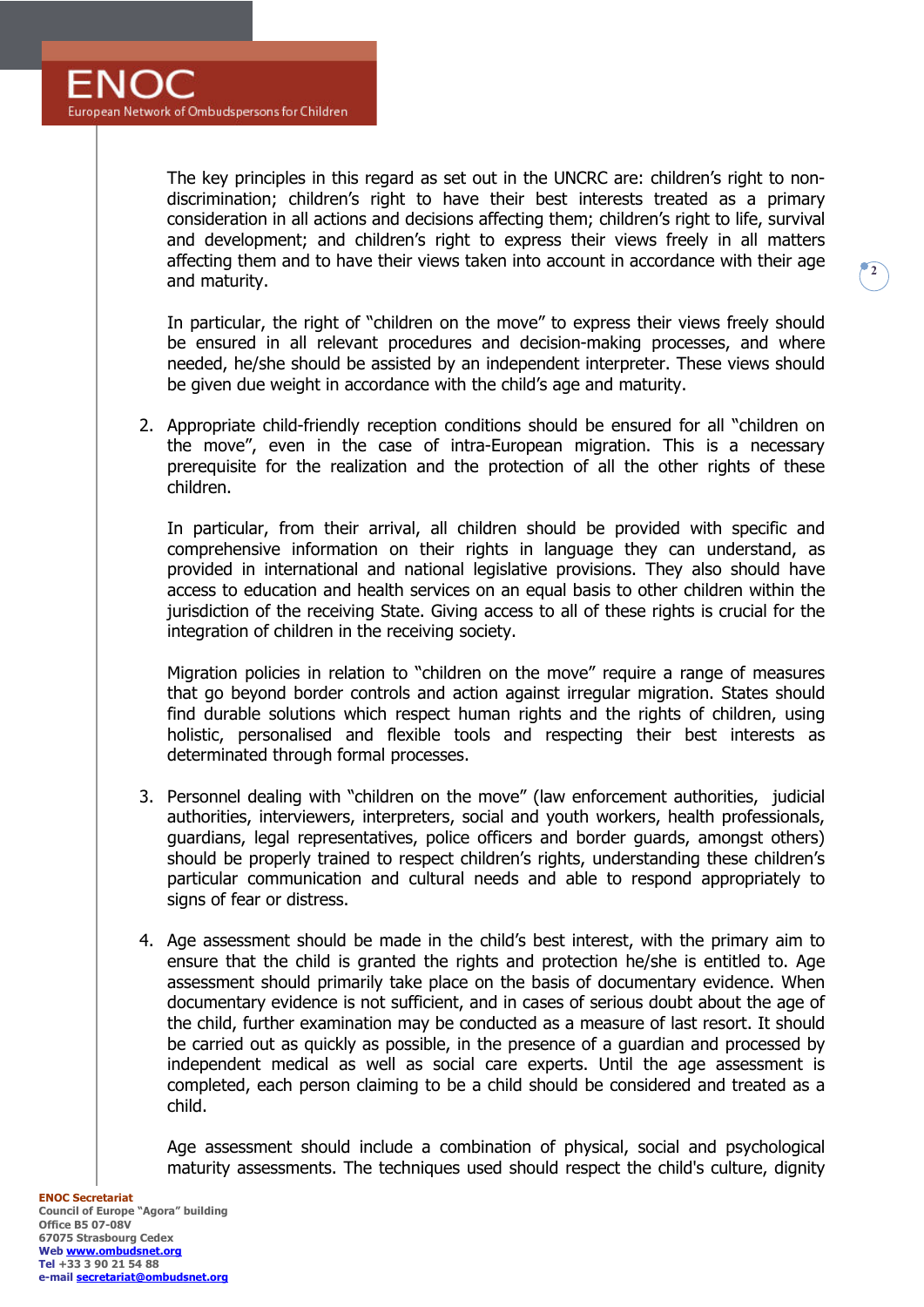

and physical integrity. The fact that some physical assessments may be particularly stressful, invasive or traumatic for children should be taken into consideration. ENOC expresses grave concerns about the use of X-ray in view of adverse effects on the child's health, negative judgements by medical authorities on appropriateness and effectiveness and questionable reliability and accuracy.

**3**

The child should be fully informed about the process of age assessment and its consequences. The child's views should be given due weight in accordance with his/her age and maturity and informed consent should be requested and obtained when medical/physical investigations are considered necessary.

Refusing to undergo an age assessment procedure should not lead to an immediate assumption of adulthood. Authorities should assess whether the refusal is motivated by reasons other than presumed adulthood.

In any case, age assessment should be open to legal remedy and there must be a reasonable period of time to ensure the individual can provide all necessary evidences for proving he/she has not reached adulthood. During the procedure, full protection should remain until a final decision is taken.

Given the variety of techniques related to age assessment, ENOC calls upon European authorities (EU/Council of Europe) to develop and promote good practices. In any instance where practices lead to conflicting results, the benefit of the doubt and the most favourable determination should always prevail. As a further step, on the basis of identified good practices, the EU may consider the adoption of a rule on the mutual recognition of age assessment decisions between the EU member states.

Given the potential impact of age assessment decisions on the child's status - from full protection for children, to basic or no protection for adults - States should adopt appropriate measures to organise a smooth transition.

5. Immediately after the arrival of any unaccompanied/separated child, a skilled independent guardian should be appointed to support, advise and protect him/her until he/she is reunited with his/her family or receives an appropriate care placement. The guardian, who is appointed to serve the child's best interests, should ensure that responsible agencies safeguard the child's rights and meet the welfare and care needs of the child. The guardian should have the authority to represent the child in all decision-making processes, if the child gives his/her consent.<sup>2</sup>

For all administrative and judicial procedures every child should receive, free of charge, the support of interpreters and independent legal advisers trained in working with children and young people.

6. Unaccompanied and separated children should never be refused entry to a country in accordance with the non-refoulement obligations deriving from international human rights, humanitarian and refugee law.

 $\overline{a}$  $2$  The child should be given the right to refuse/change the assigned guardian. The child should freely express motivated objections for such a refusal.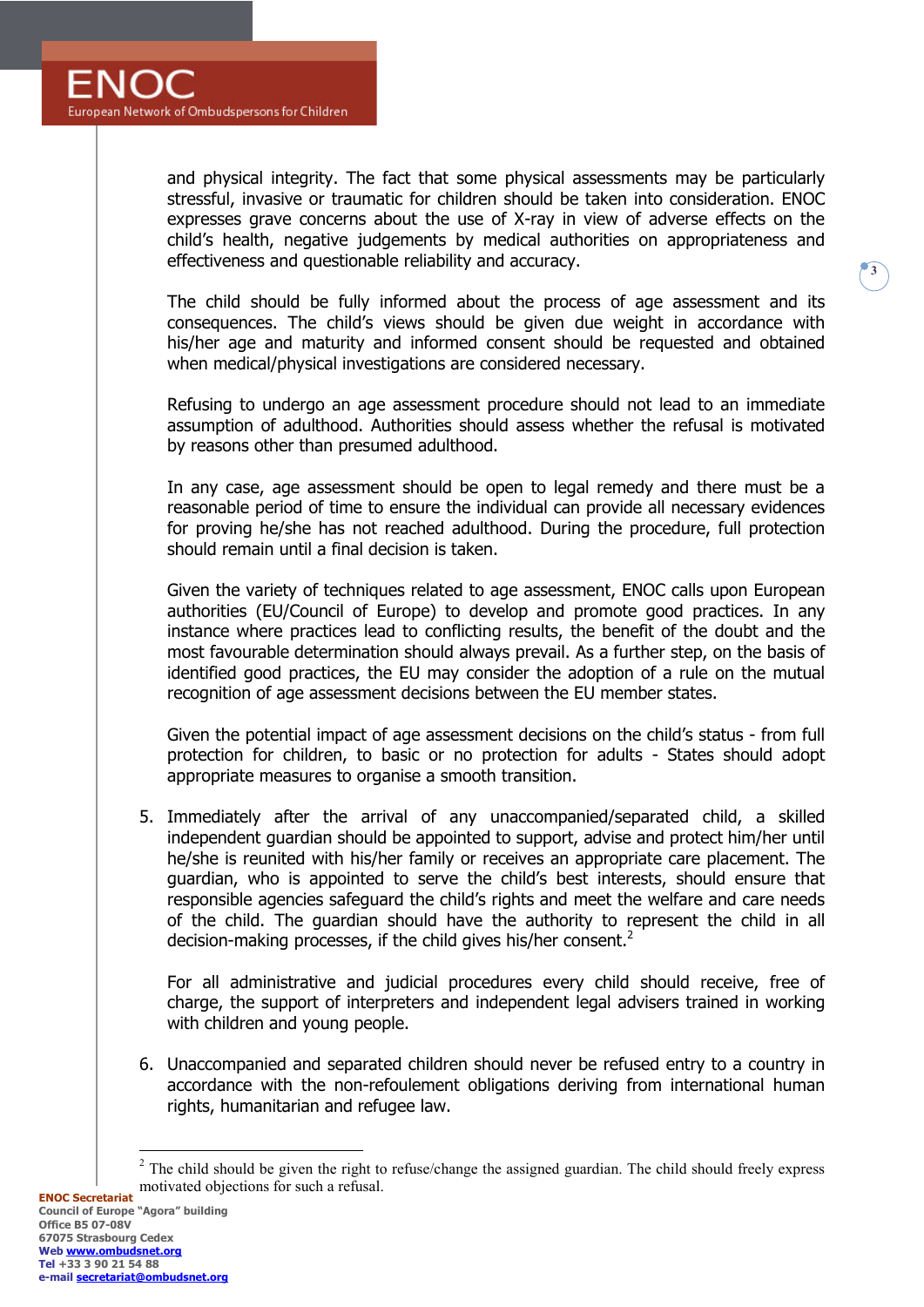Any decision taken under the Dublin II and III regulations and concerning unaccompanied children seeking asylum should comply with the recent jurisprudence of the Court of justice. The latter underlined that the child's best interests must be a primary consideration in all decisions adopted by the Member States on the basis of Dublin regulations. As a consequence, the Court states "where an unaccompanied minor with no member of his family legally present in the territory of a Member State has lodged asylum applications in more than one Member State, the Member State in which that minor is present after having lodged an asylum application there is to be designated the 'Member State responsible' " for examining the asylum application (European Court of Justice, 6 June 2013, C-648/11).

**4**

7. Right to protection from physical and mental violence, abuse and neglect, as well as from all forms of sexual and all other forms of exploitation, must be carefully taken into account when protecting "children on the move".

On arrival specific care should be ensured, in regard to the specific needs of "children on the move" in all educative, psychological and health aspects.

Child victims of trafficking are a particularly vulnerable group of "children on the move". The response of many States to the issue of child trafficking, however, remains focused on the immigration status of the child and on their asylum application - the need to protect child victims often comes secondary.

Return to countries of origin without offering adequate support and without consideration for their best interest often results in putting children at risk of retrafficking.

Relevant instruments and standards (at Council of Europe and EU level) concerning trafficking in human beings, especially child victims of trafficking, should be ratified, transposed and fully implemented without delay.

8. As a principle, ENOC reaffirms its firm opposition to any form of detention of children, be they accompanied or not, and whatever procedure they are subject to (whether asylum or return to their home country or the first port of entry in Europe).

ENOC invites all relevant European and international stakeholders and jurisdictions to exchange information and good practice on alternatives to detention. The development and implementation of alternative measures should be a key priority for national and European decision-makers.

ENOC stresses its concern about policies aiming at criminalising migration and underlines that in this regard, "children on the move" should never be subject to criminal procedure for reasons solely related to their immigration status or where their involvement in criminal activity has been caused by exploitation.